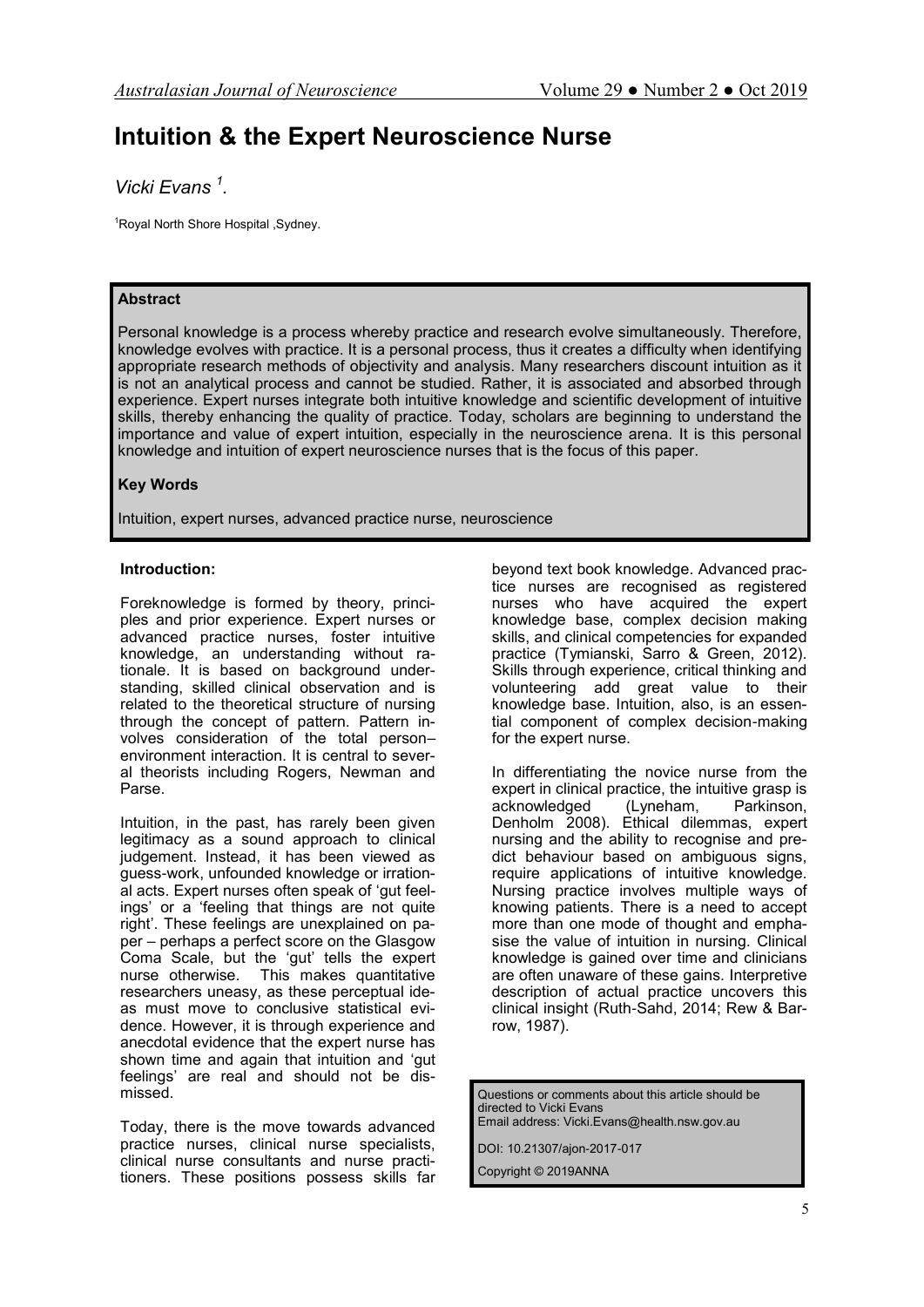# **Neuroscience:**

Neuroscience is a specialised area of practice. Neurological illness often influences behaviour, either as a result of trauma, or due to pathophysiological changes within the brain itself. Patients with neurological illness present unique challenges to neuroscience nurses. Making sense of nursing observations and neurological assessments are key factors in determining the best care for the patient. The ability to recognise and comprehend subtle signs before they manifest into morbid outcomes, is the skill of the expert neuroscience nurse. Prioritisation of events is particularly important. The expert nurse will prioritise actions, events and observations, thus permitting a fluent performance in patient care. Skilled observation is noted as an expert appraisal. In neuroscience, the subtle changes give valuable information about the level of brain involvement, nature of involvement and the direction of the disease process. It is a pattern to be recognised. The expert neuroscience nurse is able to assess and interpret these findings and plan an appropriate course of action.

Expertise had not been adequately described in nursing until theorists such as Benner, Parse and Rogers commented in the 1980's. Their views acknowledged and supported the notion that expert nurses utilise intuition in daily patient care. This fosters the idea that expert neuroscience nurses are pivotal in both teaching and caring for the patient and family.

Nursing observations, like measurements, involve construction as a process of knowing. By observing and noting phenomena, the neuroscience nurse is constructing patterns and variables (Rogers, 1970; Newman, 1986). It is through this observation that the expert nurse becomes aware of the construction process, which involves separating variables from their unity. Explained further, this means that observations (vital signs and Glasgow Coma Scale) are taken from the patient and analysed together to form a picture in time. Valuing the observations taken, the nurse forms a picture of how that patient is progressing or deteriorating. Cowling (1993), suggests that the process of profiling the phenomena, rather than assessing the person, is more congruent as a constructing process. Variables are compared with one another. There is a search for an overriding theme. Rogers (1990) and Parse (1987), suggest that pattern recognition, or clusters of behaviour, are important; yet, eventually must be interrelated with the whole. The assumptions of the skilled nurse are that these variables are in unity and have significance for nursing in their unity, as well in their separateness. The construction of observations is what becomes critical in neuroscience nursing practice. The ability to recognise subtle changes, as in degrees of consciousness, before more devastating signs appear, is of utmost importance (Hickey, 2014).

## **Theorists:**

Nursing practice has been theory driven. Several nurse theorists acknowledge nursing's knowledge base, using a specific form of the nursing process (Speziale, Streubert & Carpenter, 2011; Rogers, 1970, 1994; Parse, 1981, 1987; Roy, 1984; Orem, 1985, Barrett, 1988; Taylor, 1991). The framework of such theories has led to specific modes of practice within the knowledge-base of nursing (Mitchell, 1992). It can be acknowledged that when nurses enter a practice situation, fusion of knowledge from life-long learning experiences, as a well as the structure of knowledge of the discipline of nursing learnt through education and training, is utilised.

Rogers' *Science of Unitary Human Beings,* is a particular lens through which to view the universe. Rogerian ontology supports holism, in that the human and the environment are integral and in mutual, forward processes at all times. It is therefore assumed that humans can never go backwards. That is, learning through experience takes place and one never walks the same path twice (Lutjens, 1991). Nursing as an art and a science gained popularity in the 1980's (Pearson, 2013). Nursing care has both an aesthetic and scientific component (Tettero, Jackson & Wilson, 1993). Parse (1992), compares nursing to the performing arts - the nurse is the artist who "...unfolds the meaning of the moment with a person or family consistent with personal knowledge and cherished beliefs." (Parse, 1992. p.147). It is this personal knowledge that enables each individual nurse to practice and synthesise care in a unique way.

Neuroscience nursing has largely been led by the Americans. The founders of the American Association of Neuroscience Nurses (AANN) Agnes Marshall-Walker and Barbara Therrien were strong leaders in neuroscience. In the late 1960's, they led by example and were visionaries for neuroscience nursing, stating "Our future is determined by the attitude we take" and "Tomorrow will be an era born of today and yesterday". Agnes stayed a strong encouraging voice for neuroscience nurses and was active in the AANN and World Federation of Neuroscience Nursing (of which she also founded in 1969), until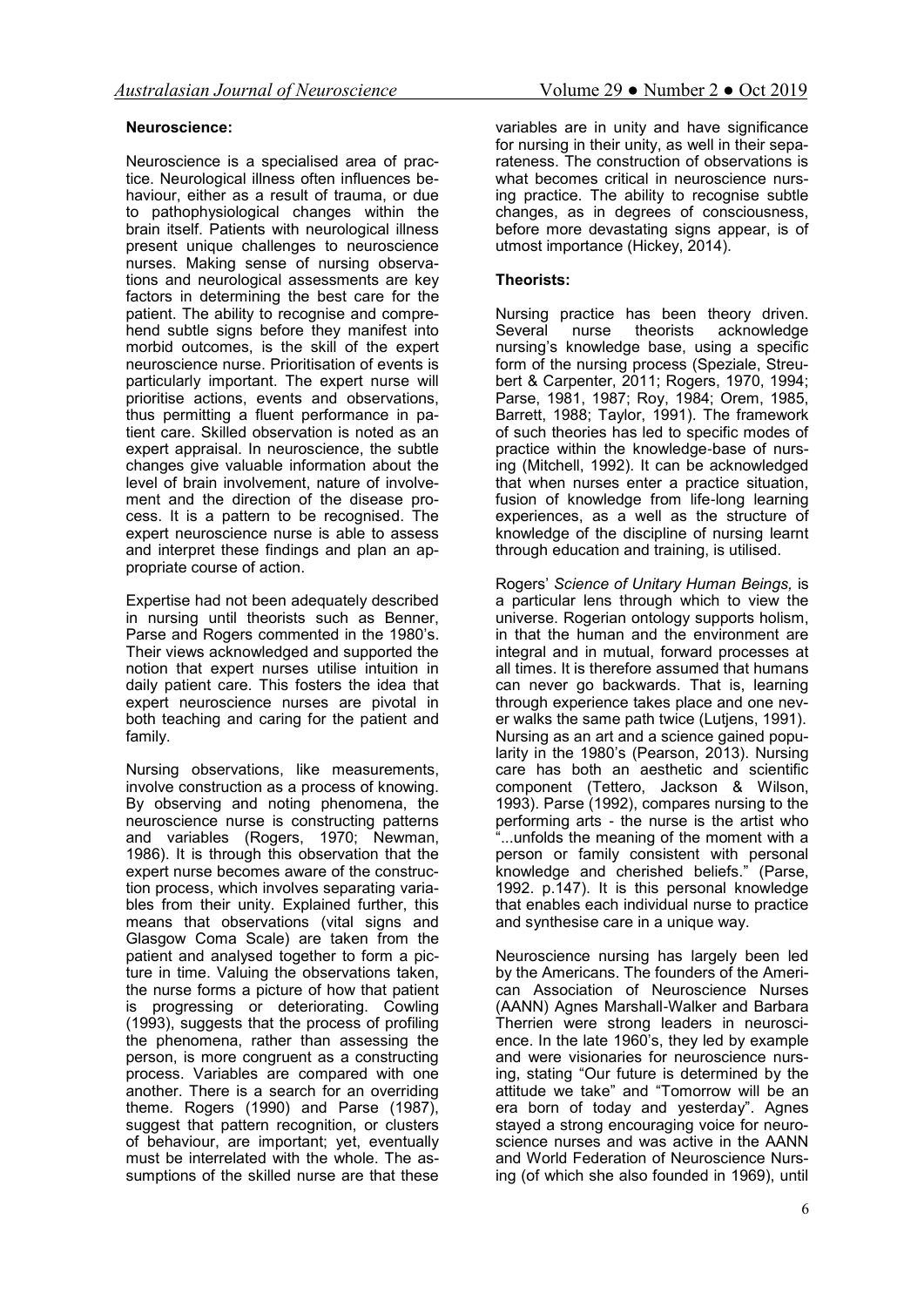her death in 2010. Since then, the AANN and many other neuroscience professional associations, including the Australasian Association of Neuroscience Nurses (ANNA), have led the way, improving neuroscience nurse education and facilitating a supportive platform for the specialty to grow.

## **Intuition debate:**

Intuition is defined as an irrational unconscious type of knowing. Negative responses have been evoked when referring to intuition (Benner & Tanner, 1987; Rew & Barrow, 1987; Young, 1987). Intuition has been viewed as irrational acts, guesses or hunches. It is the "black-market version of knowledge" (Benner & Tanner, 1987, p.30). Rational data gathering is seen as the principle way to gain knowledge (Young, 1987; Correnti, 1992). Therefore, intuitive perceptions have been seen as opposing this empirical factual knowledge base. Benner & Tanner (1987) suggest that intuitive knowledge and analytic reasoning are not in opposition, rather, they work together. Lester (1993), surmises that intuition is not a mystical sense without foundation. It is a

*"... means of higher cognition which can be used to improve personal and professional performance…*" (Lester,1993. p.7).

In trying to give more credence to nursing intuition, a descriptive phenomenological study was undertaken by Hassani, Abdi, Jalali & Salari (2016). It looked at a limited number of Intensive Care Nurses and their understanding of intuition. The findings revealed that the more interested the nurses were in their patients and their conditions, the more their intuition flowed. It gave the opportunity to discuss their experiences and reaffirmed that their intuition should be followed.

#### **Personal Knowing:**

Components of personal knowing include experiential knowing, interpersonal knowing and intuitive knowing (Moch, 1990). Personal knowing is related to the theoretical structure of nursing through the concept of pattern (Moch, 1990). Pattern, a central theme also to Rogers (1970), Newman (1979, 1986) and Parse (1981), involves consideration of the total person-environment interaction. Each nurse-patient encounter influences and enriches both participants and brings about a pattern for knowing each-other.

"*Objective information can be transferred; personal knowledge can only be evoked."* (Moch, 1990. p.169).

Personal knowing is described as the discovery of self-and-other arrived at through reflection and synthesis of perceptions and connecting with what is known (Moch, 1990). There is an unavoidable act of personal participation in the nurses' individual knowledge. Knowing may be tacit or verbally inexpressible, but articulated through the nurses' practice. It is this personal knowing that is essential to the development of the practice of expert nursing.

Moch (1990), describes intuition as an act of indwelling, something from within the self. Perceptual awareness is pivotal to nursing judgement that

*"…begins with vague hunches and global assessments that initially bypass critical analysis; conceptual clarity follows more often that it precedes."* (Benner, 1984. p.xviii).

Benner (1984) suggests that experts do not stop at hunches or vague feelings. Neither are they ignored. Vague feelings are the medium by which early identification of deterioration and the search for confirmatory evidence are expedited.

Experienced-based skill acquisition is safer and quicker when it rests upon a sound educational base from which to build (Rogers, 1970; Benner, 1984). The Dreyfus Model of Skill Acquisition, which Benner attests to, states that the student passes through five levels of proficiency: novice, advanced beginner, competent, proficient and expert. However, expertise may not be attained by all, and that is reasonable. Kuhn (1962; 1970) observed that "knowing that" and "knowing how" are two separate kinds of knowledge. Experience does not necessarily refer to longevity in a position. Rather, it is an active process of refining and changing preconceived ideas when applied to specific situations. Notwithstanding, experience is a requisite for expertise. An expert nurse would problemsolve differently from that of a beginner. This can be attributed to the know-how acquired through experience. The expert nurse

*"… perceives the situation as a whole, uses past concrete situations as paradigms, and moves to the accurate regions of the problem without wasteful consideration of a large number of irrelevant options .*." (Benner, 1984. p.3).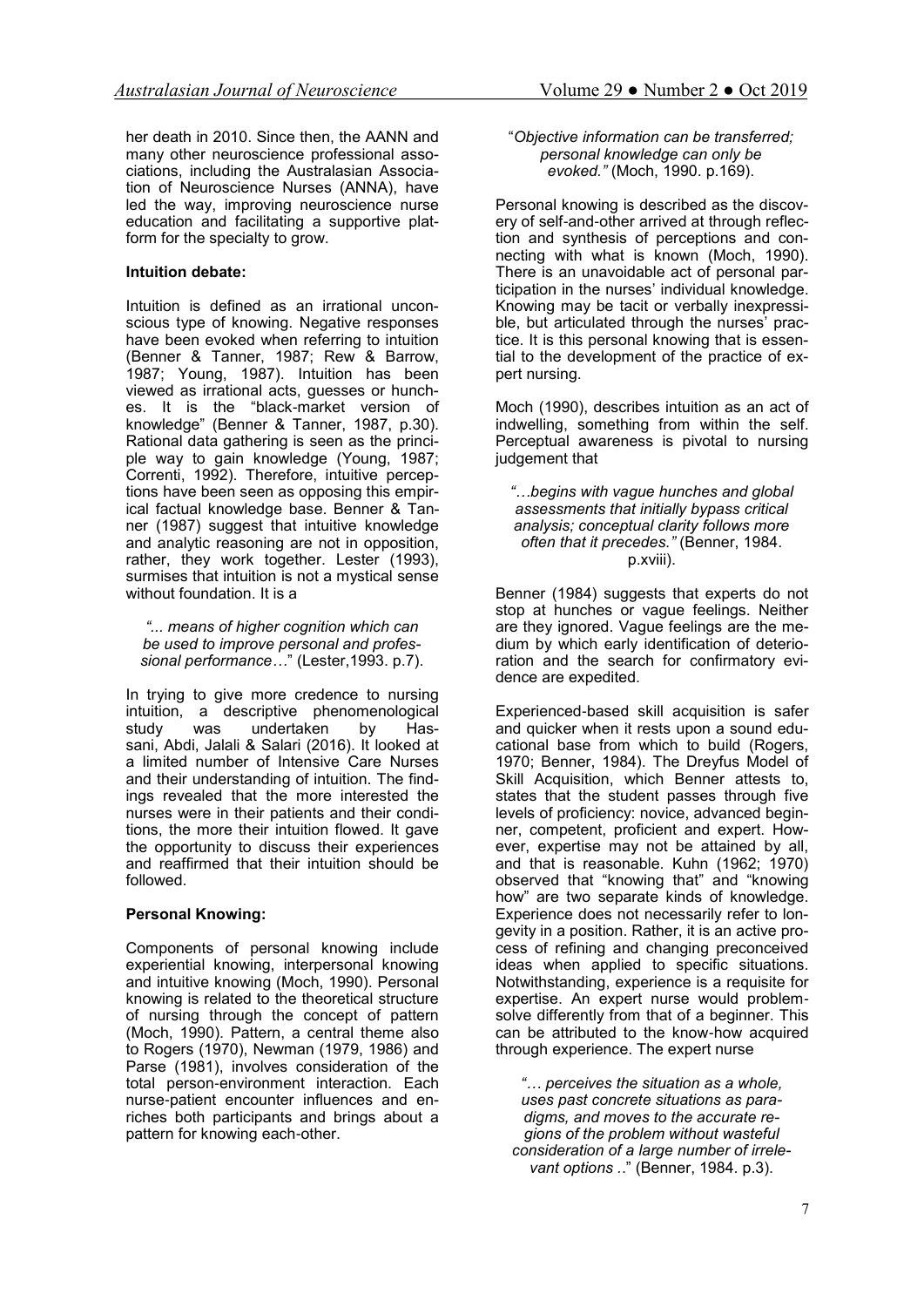#### **Expert neuroscience nurses:**

"*Neuroscience nursing is in constant evolution, as research, science, and experiential knowledge add to our practice base as neuroscience nurses"* (Tymianski, Sarro & Green, 2012 p. iv).

Expert neuroscience nurses recognise subtle physiological changes. It might be a subtle change to conscious state, a little more vague than previously, yet still scoring 15/15 on their GCS. The expert neuroscience nurse knows that this subtlety is a mark of concern. Similarly, 'crow's feet' are a great sign of age, yet when one side disappears the expert nurse knows that this is a sign of a facial weakness. These finely tuned abilities come from many hours of direct patient observation and continual assessment.

"...Descriptive and interpretative recording of this connoisseurship uncovers clinical knowledge…" (Benner, 1984. p.5).

Benner (1984; 1987), addresses knowledge embedded in clinical practice. Each nursing encounter provides opportunities to acquire knowledge about self-and-other. Learning is achieved through self-observation, observing others, through feeling and sensing. Perspective is acquired through intense interaction with others. This interpersonal process is the cornerstone of nursing.

A characteristic of expert nurses is that time is spent thinking about the future course of the patient. Experts will anticipate what may arise and the course of action that maybe required (Sheer & Wong, 2008). Benner (1984) surmises that the expert no longer relies on an analytical principle, rule or guideline to interrelate the patient and current situation with appropriate action. The expert has an intuitive grasp and zeroes in on the accurate region of the problem (Lyneham, Parkinson & Denholm, 2008).

Capturing the descriptions of expert behaviour is difficult, as the expert functions from a deep understanding of the whole situation. When expert nurses intervene in patient care *"...some of the knowledge embedded in their practice becomes visible. And with visibility, enhancement and recognition of expertise becomes possible."* (Benner, 1984. p.36). The expert is able to create order amidst the chaos, manage well in crisis, be aware of the total picture and recognise the team as an integral part of their effectiveness. People who have a gift for gardening are sometimes described as having a 'green-thumb'. Likewise, as outlined by Jensen, Back-Pettersson

& Segesten (1993), some nurses possess a 'green-thumb' for nursing. They are a role model to look up to and to emulate.

Throughout history, the nurses' role as observer and assessor was emphasised. An excellent and innovative example of neuroscience authorship in the modern era is the work of Professor Joanne V. Hickey. Hickey operationalized the role and knowledge-base of the neuroscience nurse (Strength, 1993). Today, she remains involved in neuroscience university teaching in Texas. Her books continue to be utilised in neuroscience nursing education and are a great current resource, having been revised many times.

Recovery from neurological impairment hinges on meaningful acts of connection. Looking at life through the patient's or family's eyes. This gives empathy towards the patient and how the relatives may be feeling. It also encourages personal empathy within the nurse. Expert nurses often gauge a patients' response by reading bodily cues, seeing the nuances of expressions. Recording baseline and frequent observations is critical in evaluation of patents and change over time (Hickey, 1986; 2016). The ability to observe, without machines and to make sense of what is seen, is a skill that expert neuroscience nurses possess. Continuous comparison of current to preceding findings is essential in neuroscience, since the degree of change can be rapid and dramatic or subtle and innocuous (Hickey, 1986; 2014). Oedema and rebleeding in the neuroscience setting cannot be compared with oedema or rebleeding in other body systems. The Monro-Kellie Hypothesis confirms that the skull is a rigid box in which the brain, cerebrospinal fluid and blood exists. There is only one "exit" from this box - through the foramen magnum. Therefore, if oedema or bleeding occurs, intracranial pressure increases and mortality concerns are real.

*"…perhaps in no branch of medicine can a nurse be so helpful…as in the care of brain cases. I want to impress upon my readers, the absolute necessity of observing carefully each patient, in order that no transient incident may be lost …"* (Dwyer, 1920 p.163).

Although this quote was written almost 100 years ago, the skill of observation is just as important then as it is now, and it is the foundation for neuroscience nurses to build upon (Hickey, 1986; 2014).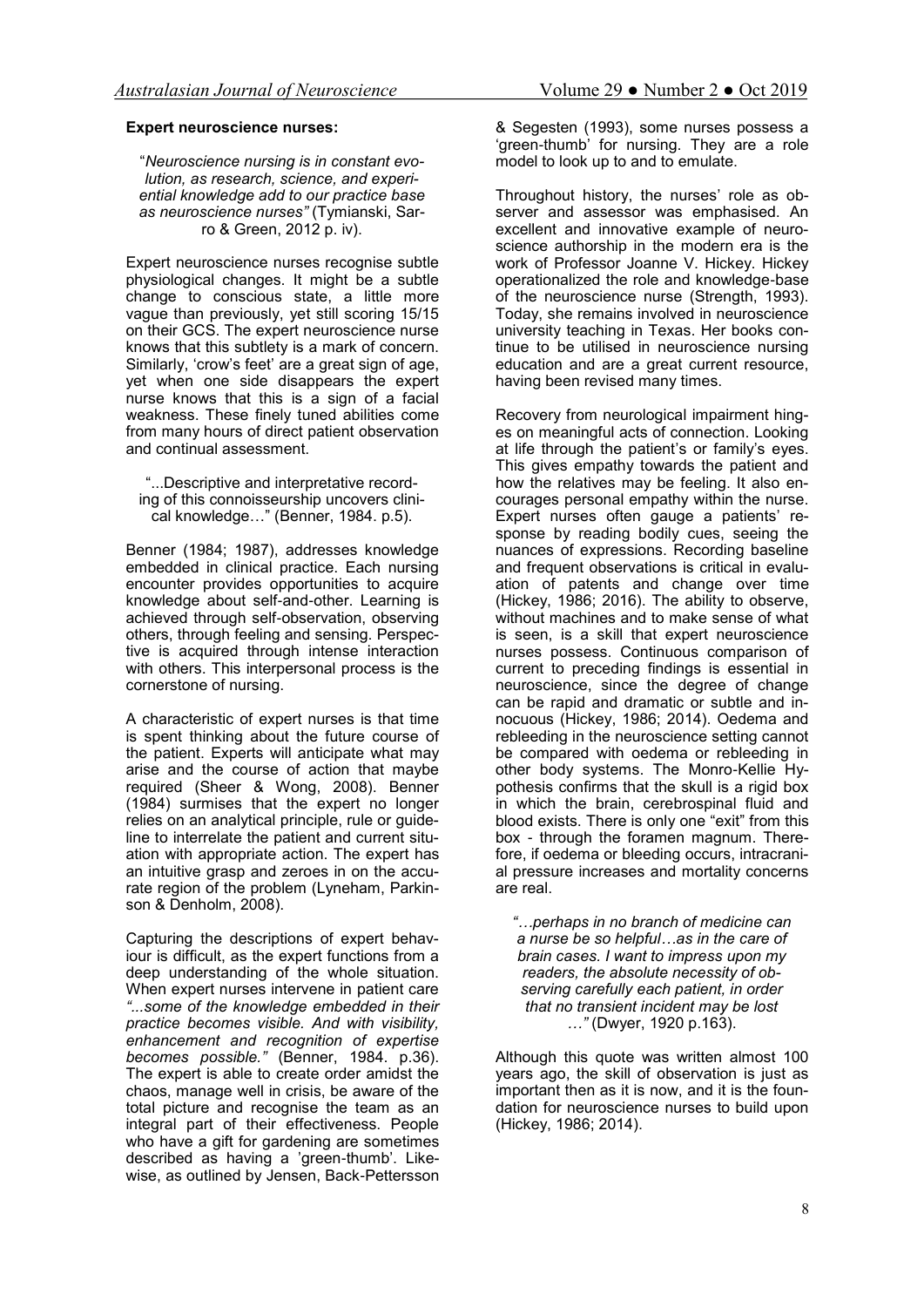# **Conclusion:**

Nursing theorists of the 1980's encouraged the validation of intuition in expert nurses. Intuition is recognised as a component of the perceived view of science and a legitimate way of knowing in nursing. Most sound nursing judgements are grounded in intuition. It is important to recognise it as a process of synthesis and to avoid the mistake of devaluing intuitive judgement. Nurses bring with them to each situation, their life-long experiences as well as the structure of the discipline of and knowledge-base of neuroscience. As nurses reflect on intuitive knowing, they will individually and collectively, come to appreciate its value and express it in daily practice.

Patients present patterns of responses that expert nurses learn to recognise. Neuroscience nurses are the first to detect early changes in the patient's condition. This is based on thorough knowledge of the patient, specialty and clinical expertise. The nervous system is the most central to our functioning as human beings. Therefore, evaluation of nervous system functioning underpins all aspects of nursing assessment. It requires no tools, apart from the knowledgeable observations of the nurse. Expert nurses are able to identify problems early, set priorities quickly and delegate responsibility where appropriate. Keeping up-to-date with advances in technology and current treatment is paramount in neuroscience nursing. Professionalism and belonging to professional groups will cultivate 'cross-pollination' and will expose nurses to best practice scenarios. Learning from others in local, national and international arenas will expose the nurse to other opportunities and experiences, building upon knowledge and moulding their expertise.

Previous concrete experiences guide the expert in recognition and action. Commitment to the future roles of nurses can develop only in an atmosphere of mutual respect. The organisational framework required to support professional nursing practice and promote expert neuroscience nursing services, must be tightly bound by a shared culture, yet loose enough to promote innovation.

#### **References:**

Barrett, E, (1988) Using Rogers' Science of Unitary Human Beings in nursing practice. Nursing Science Quarterly. 1, 50-51.

Benner, P. (1984) From Novice to Expert. California: Addison-Wesley

Benner, P. & Tanner, C. (1987). How expert nurses use intuition. American Journal of Nursing. 87, 23-32.

Correnti, D. (1992). Intuition and nursing practice implications for nurse educators: a review of the literature. Journal of Continuing Education Nursing. 23 (2), 91-94.

Cowling, W. (1993) Unitary knowing in nursing practice. Nursing Science Quarterly 6 (4), 201-207.

Dwyer, G. (1920) Nursing care following operations on spinal cord and brain. American Journal of Nursing 20 (8) 613-617.

Hassani P., Abdi A., Jalali R. & Salari, N. (2016). Use of intuition by critical care nurses: a phenomenological study. Adv Med Educ Pract.10 (7), 65-71.

Hickey, J. (1986, 2014). The clinical practice of neurological and neurosurgical nursing (7th ed.) Pennsylvania: J.B. Lippincott

Jensen,K., Back-Pettersson, S. & Segesten, K. (1993). The caring moment and the greenthumb phenomenon among Swedish nurses. Nursing Science Quarterly 6 (2), 98-103.

Kuhn, T (1962). The structure of scientific revolutions. Chicago: University of Chicago Press.

Kuhn, T. (1970). The essential tension: selected studies in scientific tradition and change. Chicago: University of Chicago Press.

Lester, B. (1993). Intuition in neuroscience nursing practice. Australasian Journal of Neuroscience 6 (1), 7-9.

Lutjens, L. (1991). Martha Rogers: the science of unitary human beings. California: Sage Publications.

Lyneham J, Parkinson C, Denholm C. (2008). Explicating Benner's concept of expert practice: intuition in emergency nursing. Journal of Advanced Nursing. 64 (4) 380–87.

Mitchell, G. (1992). The-same-thing-yetdifferent phenomenon: coming to know – or not? Nursing Science Quarterly 6 (2), 61-63.

Moch, S. (1990). Personal knowing: evolving research and practice. Scholarly Inquiry for Nursing Practice 4 (2), 155-170.